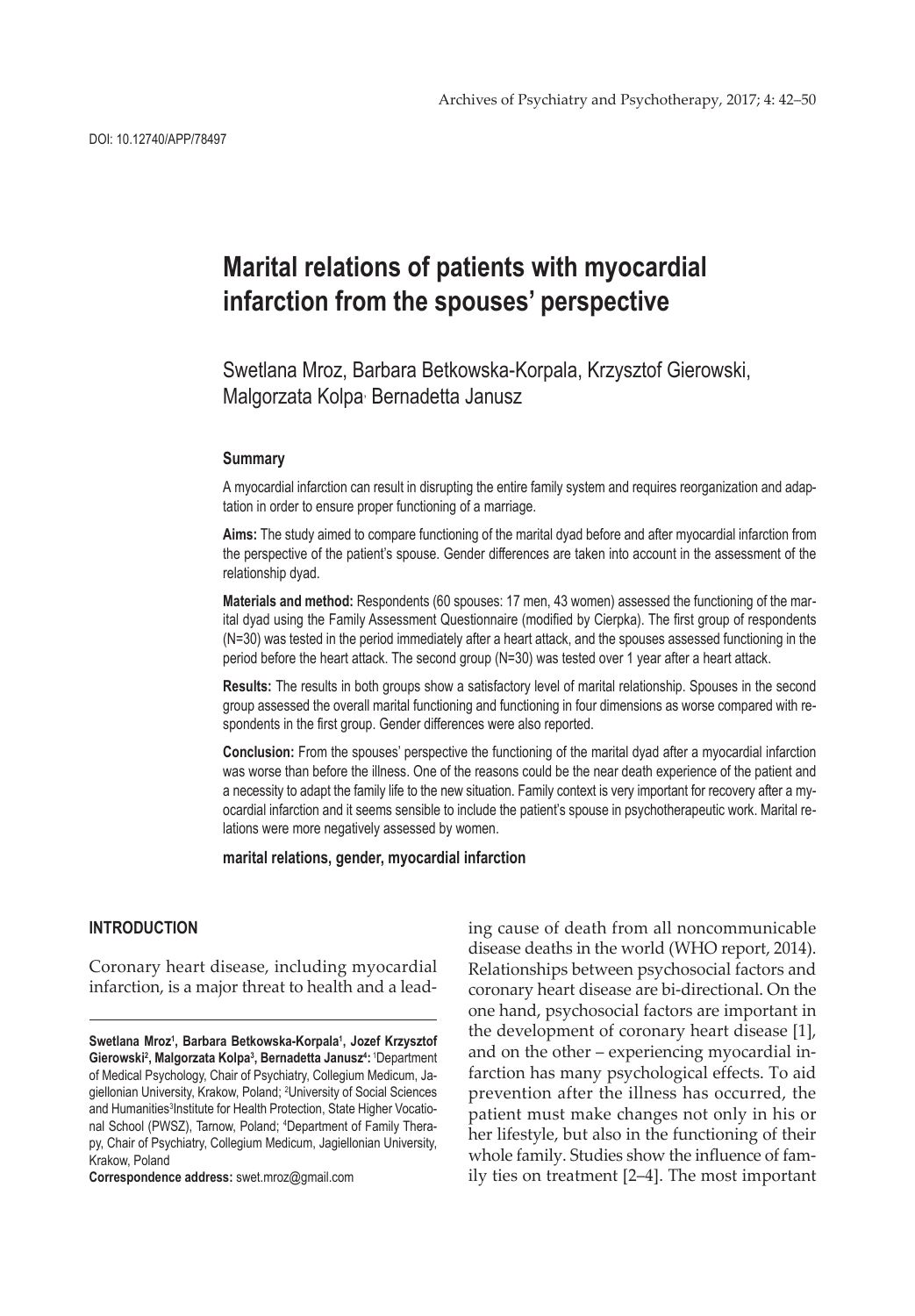tasks of the spouse in this context include providing emotional, instrumental and information support [5]. The spouse, as the closest person, is most vulnerable to changes resulting from the illness. The more reorganization in the life of the patient due to their illness, the more other family members are influenced [6].

Spouses must adapt to the new situation [7– 10]. Focus on the needs of the patient is often observed, and the emotional costs of a life-threatening experience which could destabilize patient functioning [11] are also visible in the spouse. Studies have shown that patients' spouses react more negatively to myocardial infarction than patients themselves [12]. Men whose spouse had a fatal or nonfatal myocardial infarction evinced relatively higher risk of depression than women [8]. Other studies on the relationship between gender and depressiveness of spouses of patients with coronary artery disease indicated that women experience greater emotional tension [13,14]. It was also shown that approximately 50% of the wives of patients after myocardial infarction were diagnosed with mild depression [15]. In the assessment of changes in the level of depression in the spouses of patients within 2 years of myocardial infarction it was found that the depression intensified, despite its low level and strong social support in the first measurement [10]. It was also found that younger wives (less than 55 years old) manifest more emotional and somatic symptoms than older wives (more than 55 years old) [16].

After diagnosing coronary heart disease spouses are expected to undertake activities in relation to patient after-care and assistance, and therefore the healthy spouse takes over the responsibility for the functioning of the family [17]. Reorganization of family roles takes place in the first period of illness and involves, among others, the tasks of the patient being performed by the healthy spouse [18,19]. Older spouses adapt better to illness in the family than younger spouses but the degree of coping deteriorates over time [7]. The same study showed that the spouse's effectiveness in coping increases over time.

In summary, adaptation issues experienced by patients' spouses are relevant for assessment of marital relation functions. Although, marital relations during treatment and recovery have been

Archives of Psychiatry and Psychotherapy, 2017; 4: 42–50

appreciated more in recent years [20], not enough attention is being dedicated to patients' spouses.

### **METHOD**

The aim is to compare the assessment of marital relations before and after a heart attack from the perspective of the patient's spouse, taking into account gender differences. Specific research questions were:

- Are there any differences in the functioning of the marital dyad before and after myocardial infarction in patients from the perspective of spouses, and in what dimension?
- Are there any dependencies between age and assessment of marital dyad functioning?
- Are there any dependencies between years of marriage and assessment of marital dyad functioning?
- Are there any differences in the assessment of marital dyad functioning before myocardial infarction in patients from the perspective of wives and husbands, and in what dimension?
- Are there any differences in the assessment of marital dyad functioning after myocardial infarction in patients from the perspective of wives and husbands, and in what dimension?

The study was part of a research project under the statutory program entitled 'Psychological adaptation of subjects with somatic diseases and health behaviors in the treatment process – clinical studies in selected groups of patients' (K/ZDS/00421) in the Department of Medical Psychology, Chair of Psychiatry, Jagiellonian University, Krakow, Poland.

#### *Study sample*

Sixty spouses of patients who have experienced a myocardial infarction were tested: 17 men and 43 women (proportions adequate to epidemiological indicators of cases). The age of spouses in the whole study group ranged from 34 to 68 years (men 39–68, M=55.4, SD=8.1; women 34–66 years, M=51.8, SD=8.2).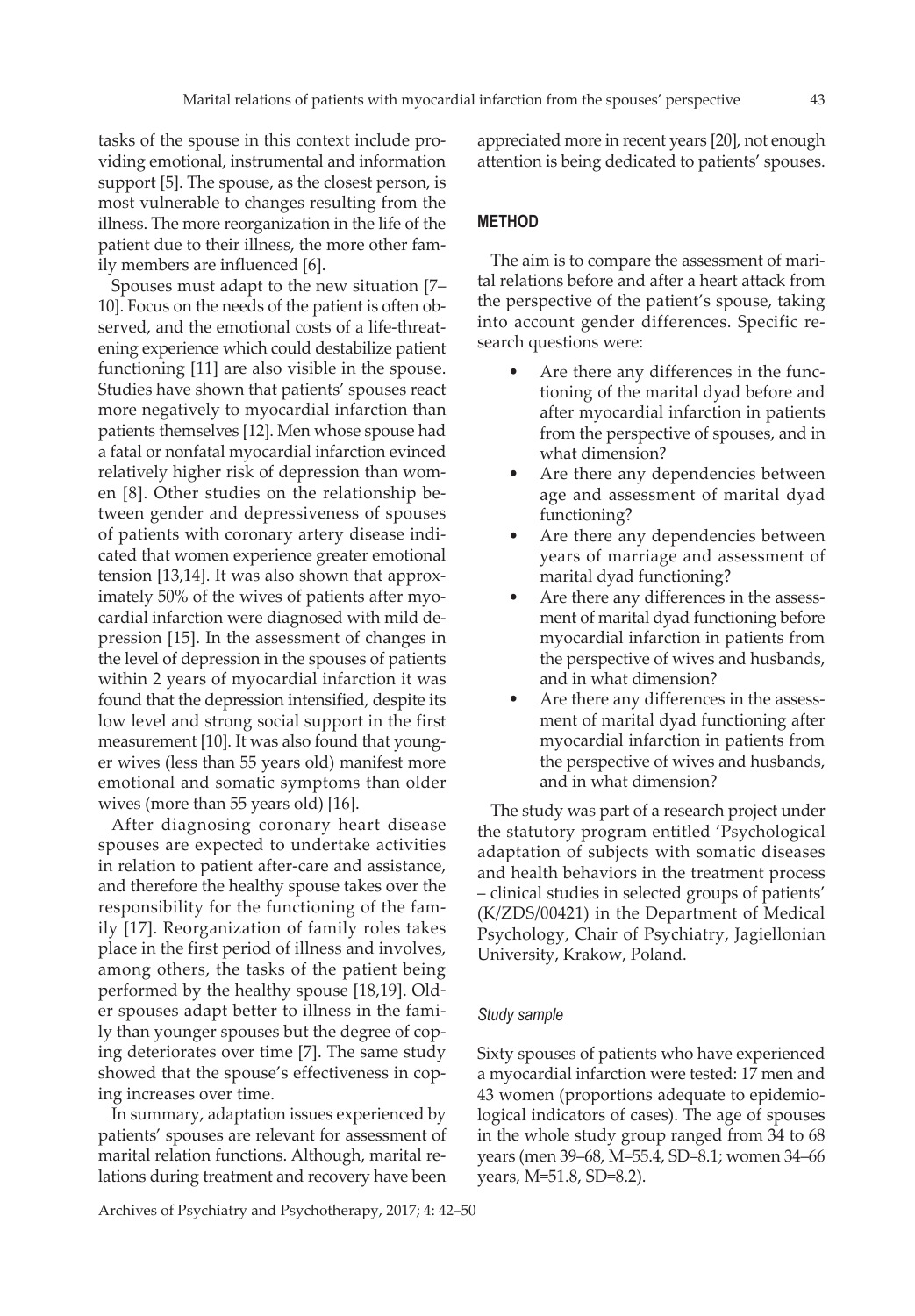Tests were performed on two groups of 30 participants each. Spouses of patients diagnosed with acute or past myocardial infarction were qualified for research. The first group (M=8, F=22) was tested directly (3–5 days) after the myocardial infarction of their spouses and, according to instructions, assessed a period before the heart attack. The second group was studied over 1 year from the occurrence of a heart attack in their spouses.

Spouses were in a stable relationship (years in marriage: 5 to 43), lived together and in the majority of cases had children (4.88% no children, 17.07% one child, 48.78% two children, 29.27% three or more children). None of the patients or their spouses had a history of psychiatric treatment. All respondents expressed informed consent to participate in the study and could withdraw at any time.

#### *Research tool*

The study used the Familienbögen Questionnaire adapted by Manfred Cierpka and Gabriel Frevert [21,22]. The Family Assessment Measurement (FAM) consists of several subscales and describes dynamic interaction between family members in key areas of the family system. This study only used the Dyadic Relationship Sheet which explores the following dimensions of the dyad functioning: task accomplishment, role performance, communication, emotionality, affective involvement, control, values and norms. The characteristics of the studied dimensions are given in Table 1 [22,23]. Apart from these, a general scale is determined which consists of the sum of the basic seven dimensions.

|  |  |  |  |  |  |  | Table 1. Characteristics of the dimensions of the Dyadic Relationship Sheet in the Family Assessment Measurement |
|--|--|--|--|--|--|--|------------------------------------------------------------------------------------------------------------------|
|--|--|--|--|--|--|--|------------------------------------------------------------------------------------------------------------------|

| Dimension of the Dyadic Relationship<br>Sheet | Characteristics                                                                                                                                                                                                                                                                                                                                                                                                                       |
|-----------------------------------------------|---------------------------------------------------------------------------------------------------------------------------------------------------------------------------------------------------------------------------------------------------------------------------------------------------------------------------------------------------------------------------------------------------------------------------------------|
| Task Accomplishment (TA)                      | Way of the family coping with the basic daily tasks, tasks related to the<br>psychosocial development of individual family members, according to the phases<br>of the family development, as well as crisis tasks.                                                                                                                                                                                                                    |
| Role Performance (RP)                         | Repetitive patterns of behaviour in the family requiring cooperation and / or<br>complementarity of the family members in different types of activities. Changing the<br>role of one family member entails changing roles of other members.                                                                                                                                                                                           |
| Communication (COM)                           | Exchange of information between family members taking into account its<br>complementarity and the level of distortion, provided verbally and through gestures,<br>facial expressions, moods.                                                                                                                                                                                                                                          |
| Emotionality(E)                               | The range of emotions defined and approved in the family. In order for the<br>emotionality to be appropriate, the sense of belonging, confidence, security and<br>multilateral respect for values are important.                                                                                                                                                                                                                      |
| Affective Involvement (AI)                    | The level of mutual emotional involvement of family members and the clarity<br>of boundaries between subsystems. In this dimension, at one end there are<br>narcissistically uninvolved families and at the other, there are families appropriately<br>responding to each other emotionally.                                                                                                                                          |
| Control (C)                                   | This involves the appropriate maintenance of the functions of the family and the<br>adjustment process. The first relates mainly to the instrumental roles and tasks in<br>the family. In contrast, the adjustment process depends on the strength of the mutual<br>influence of individual members of the family on each other and on the presence<br>of responsibility, constructiveness and communicativeness in mutual relations. |
| Values and Norms (VN)                         | This dimension determines whether the quality of other dimensions is assessed by<br>the family as appropriate or inappropriate, and also serves moral valuation.                                                                                                                                                                                                                                                                      |

The Dyadic Relationship Sheet consists of 28 statements. For each question, the participant chooses one of the four possibilities, adjudicating the correctness of the statements about their relationship with the spouse. The responses are matched to values from 0 to 3, where 0 ('I fully agree') is the desired condition, and 3 ('I fully disagree') is the undesirable condition. The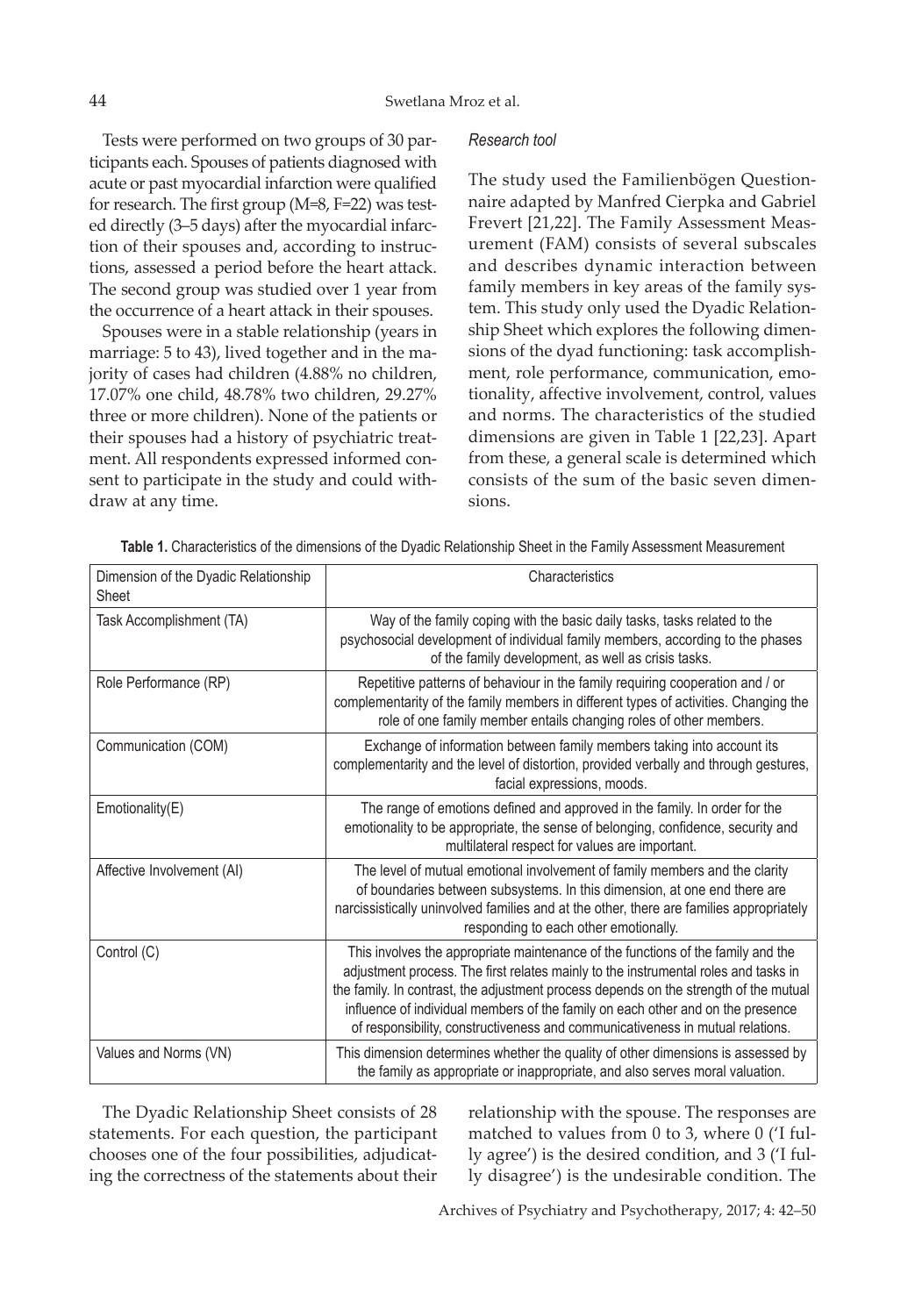lower the result in a given dimension, the better the person functions in it. The value of 1.5 is the final borderline between positive results (lower) and negative results (higher). Positive results (desired) are those that evidence at least a 'satisfactory level of functioning' [22]. The Cronbach's alfa reliability indicator for general scales and in all of the sheets is higher than  $\alpha$ =0.80.

#### *Statistical analysis*

All statistical analyses were performed using STATISTICA 10.0. In the case of the normal distribution of variables, groups were compared by the Student's *t*-test. When the distribution of variables differed from normal, significance analyses were performed using the Mann–Whitney *U*-test. ANOVA variance analysis was used for the analysis of the differences between men and women. Additionally, Spearman correlation tests were performed to validate dependencies between: (a) age and assessment of marital dyad functioning, and (b) years of marriage and assessment of marital dyad functioning. Significance was set at p<0.05.

# **RESULTS**

#### *Differences considering age and years of marriage*

A comparison of marriage functioning was performed in groups and the relationships were assessed before and after a heart attack from the perspective of the spouse. The overall result (OR) as well as the results in emotionality (E), affective involvement (AI), control (C) and the values and norms (VN) of spouses of patients diagnosed with acute myocardial infarction (group I; period before a heart attack) are significantly lower than the results obtained by spouses of patients with past myocardial infarction (group II). In addition, all other dimensions of marital relationships were assessed by the spouses of patients in group II. The results of these analyses are shown in Table 2.

| Dyadic Relationship<br>Sheet | Group I |           |      | Group II  | Statistical analysis |     |       |  |  |
|------------------------------|---------|-----------|------|-----------|----------------------|-----|-------|--|--|
| N                            |         | 30        |      | 30        |                      |     |       |  |  |
|                              | M       | <b>SD</b> | M    | <b>SD</b> | T                    | U   | р     |  |  |
| The overall result           | 0.95    | 0.48      | 1.25 | 0.46      | $-2.533$             |     | 0.014 |  |  |
| Task<br>Accomplishment       | 1.3     | 0.71      | 1.48 | 0.59      | $-1.036$             |     | 0.305 |  |  |
| Role Performance             | 1.11    | 0.66      | 1.37 | 0.59      | $-1.609$             |     | 0.113 |  |  |
| Communication                | 1.06    | 0.49      | 1.23 | 0.31      | ۰                    | 327 | 0.070 |  |  |
| Emotionality                 | 0.91    | 0.45      | 1.23 | 0.48      |                      | 255 | 0.004 |  |  |
| Affective<br>Involvement     | 0.53    | 0.45      | 1.08 | 0.74      | $-3.427$             |     | 0.001 |  |  |
| Control                      | 0.87    | 0.6       | 1.22 | 0.48      | $-2.507$             |     | 0.015 |  |  |
| Values and norms             | 0.88    | 0.6       | 1.19 | 0.44      |                      | 302 | 0.029 |  |  |

| Table 2. Analysis of the results of the Dyadic Relationship Sheet |  |  |  |
|-------------------------------------------------------------------|--|--|--|
|-------------------------------------------------------------------|--|--|--|

A significant majority of spouses of patients in group I presented good functioning in all dimensions of the marital relationship. On the other hand, in group II the dimensions of task accomplishment and role performance were assessed as unsatisfactory (Table 3).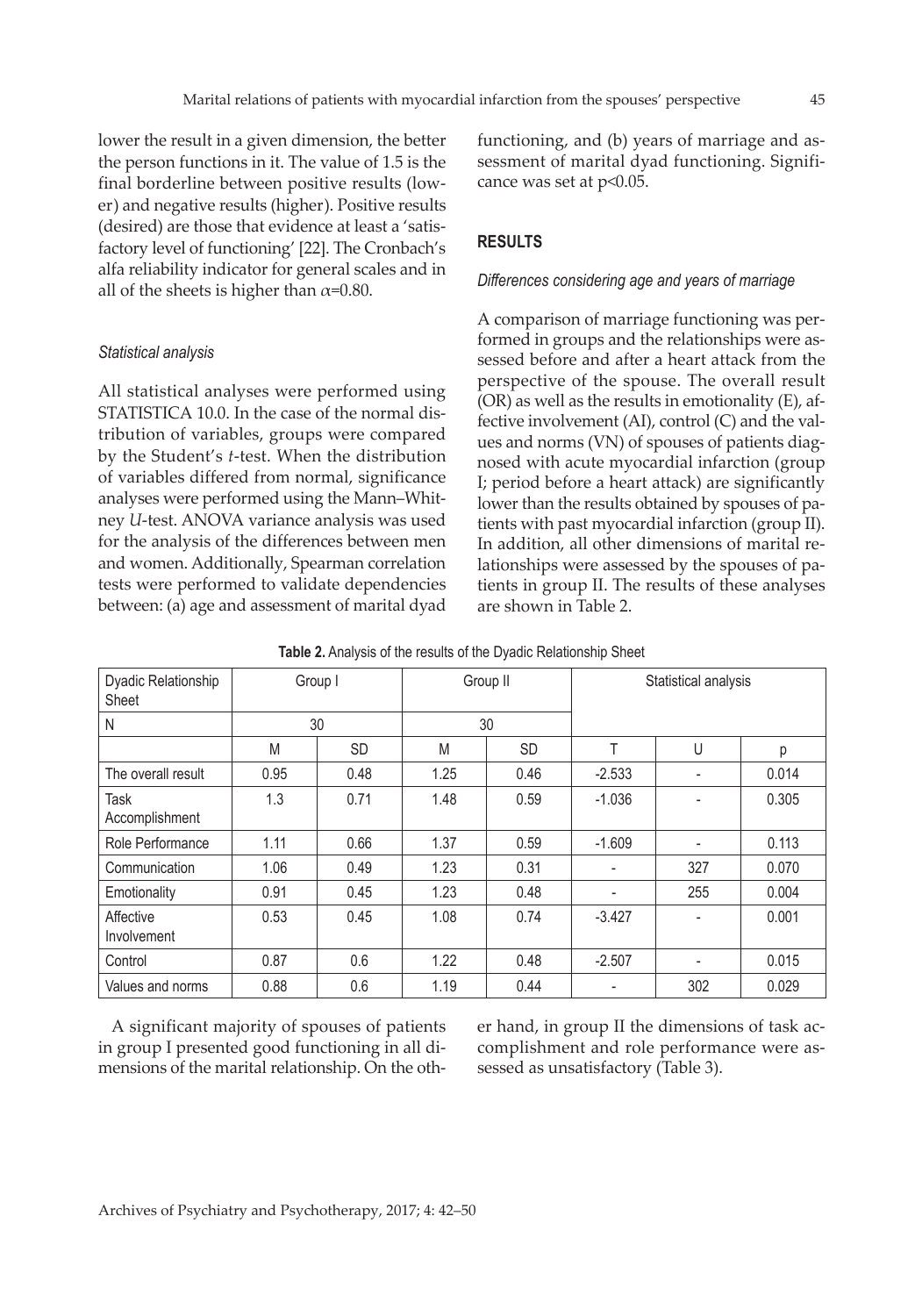| Dyadic Relationship Sheet |        | Group I    | Group II |            |  |  |
|---------------------------|--------|------------|----------|------------|--|--|
| Number                    |        | 30         | 30       |            |  |  |
|                           | < 1.5  | $\geq 1.5$ | < 1.5    | $\geq 1.5$ |  |  |
| The overall result        | 83.33% | 16.67%     | 76.67%   | 23.33%     |  |  |
| Task Accomplishment       | 53.33% | 46.67%     | 33.33%   | 66.67%     |  |  |
| Role Performance          | 63.33% | 36.67%     | 46.67%   | 53.33%     |  |  |
| Communication             | 86.67% | 13.33%     | 70.00%   | 30.00%     |  |  |
| Emotionality              | 83.33% | 16.67%     | 70.00%   | 30.00%     |  |  |
| Affective Involvement     | 93.33% | 6.67%      | 60.00%   | 40.00%     |  |  |
| Control                   | 76.67% | 23.33%     | 53.33%   | 46.67%     |  |  |
| Values and norms          | 86.67% | 13.33%     | 60.00%   | 40.00%     |  |  |

**Table 3.** Results of the Dyadic Relationship Sheet considering good and poor functioning

No dependence was observed between age or years of marriage and the assessment of marital dyad functioning. This means that spouses from group II assessed their marital relationship significantly worse. This is related to the duration of illness and the fact of the spouse becoming the patient's caregiver, but it is dependent neither on the spouse's age nor years of marriage.

# *Gender differences in marital dyad assessment before infraction*

Gender differences were analyzed in the group of patient spouses assessing the period before a heart attack. Women received a higher overall result (OR) and assessed several dimensions of marital dyad functioning significantly worse than men did: task accomplishment, role performance, communication, affective involvement, control and values and norms. Women also assessed other dimensions of marital dyad functioning as worse. A significant majority of men (75%; and 100% in 5 out of 7 dimensions) assessed relationship functioning as good, however, 54.55% of women assessed task accomplishment as not satisfactory and 50% assessed role performance as not satisfactory. The results are shown in Table 4.

| Assessing the period before a heart attack |      |             |         |            |      |              |        |            |        |              |  |
|--------------------------------------------|------|-------------|---------|------------|------|--------------|--------|------------|--------|--------------|--|
|                                            |      | Man $(N=8)$ |         |            |      | Woman (N=22) |        |            |        | <b>ANOVA</b> |  |
| <b>Dyadic Relationship Sheet</b>           | M    | <b>SD</b>   | < 1.5   | $\geq 1.5$ | M    | <b>SD</b>    | < 1.5  | $\geq 1.5$ | F      | р            |  |
| The overall result                         | 0.56 | 0.3         | 100.00% | $0.00\%$   | 1.09 | 0.46         | 77.27% | 22.73%     | 9.134  | 0.005        |  |
| Task Accomplishment                        |      | 0.33        | 75.00%  | 25.00%     | 1.41 | 0.79         | 45.45% | 54.55%     | 1.990  | 0.169        |  |
| Role Performance                           | 0.56 | 0.4         | 100.00% | 0.00%      | 1.31 | 0.62         | 50.00% | 50.50%     | 9.881  | 0.004        |  |
| Communication                              | 0.75 | 0.57        | 75.00%  | 25.00%     | 1.17 | 0.42         | 90.91% | 9.09%      | 4.903  | 0.035        |  |
| Emotionality                               | 0.75 | 0.19        | 100.00% | 0.00%      | 0.97 | 0.51         | 77.27% | 22.73%     | 1.353  | 0.255        |  |
| Affective Involvement                      | 0    | 0           | 100.00% | 0.00%      | 0.73 | 0.37         | 90.91% | 9.09%      | 30.341 | < 0.001      |  |
| Control                                    | 0.5  | 0.33        | 100.00% | 0.00%      |      | 0.63         | 68.18% | 31.82%     | 4.500  | 0.043        |  |
| Values and norms                           | 0.31 | 0.44        | 100.00% | 0.00%      | 1.09 | 0.51         | 81.82% | 18.18%     | 14.665 | < 0.001      |  |

**Table 4.** Group I results on the Dyadic Relationship Sheet by gender and considering good and poor functioning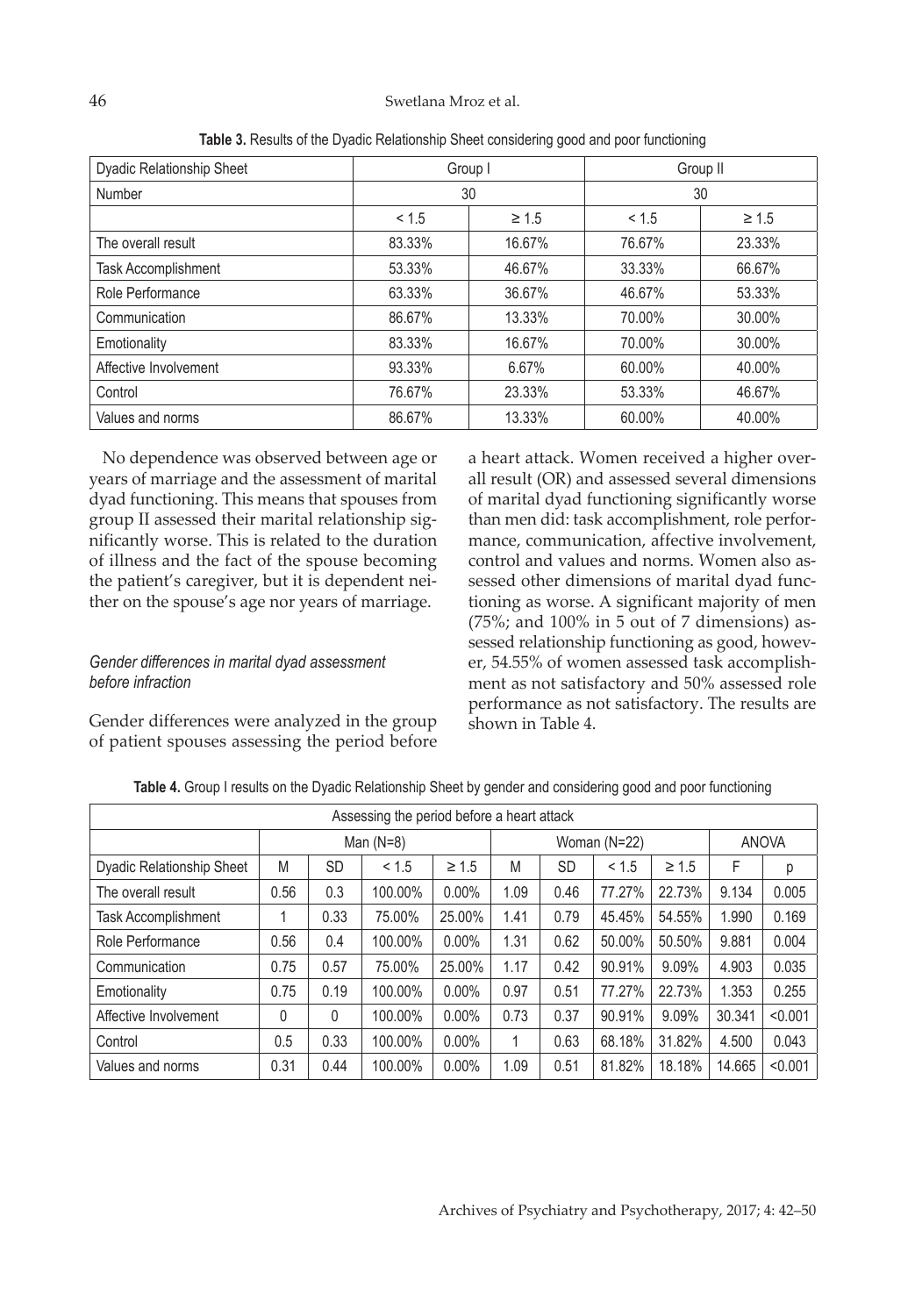# *Gender differences in marital dyad assessment after infraction*

There are significant gender differences among the spouses of patients with past myocardial infarction in all dimensions of marriage functioning. Women assessed their marital relation-

ships much worse than men did. The majority of men assessed relations functioning as good in all dimensions, however, for most women areas of task accomplishment, role performance and control were poor. The results are presented in Table 5.

| Previous myocardial infarction   |             |           |         |            |              |           |        |            |              |         |
|----------------------------------|-------------|-----------|---------|------------|--------------|-----------|--------|------------|--------------|---------|
|                                  | Man $(N=9)$ |           |         |            | Woman (N=21) |           |        |            | <b>ANOVA</b> |         |
| <b>Dyadic Relationship Sheet</b> | M           | <b>SD</b> | < 1.5   | $\geq 1.5$ | M            | <b>SD</b> | < 1.5  | $\geq 1.5$ | F            | р       |
| The overall result               | 0.83        | 0.43      | 88.89%  | 11.11%     | 1.44         | 0.34      | 71.43% | 28.57%     | 17.140       | < 0.001 |
| Task Accomplishment              | 0.78        | 0.42      | 88.89%  | 11.11%     | 1.77         | 0.34      | 9.52%  | 90.8%      | 46.130       | 0.000   |
| Role Performance                 | 0.92        | 0.52      | 88.89%  | 11.11%     | 1.56         | 0.51      | 28.57% | 71.43%     | 9.901        | 0.004   |
| Communication                    | 1.03        | 0.4       | 77.78%  | 22.22%     | 1.31         | 0.22      | 66.67% | 33.33%     | 6.105        | 0.020   |
| Emotionality                     | 0.87        | 0.42      | 100.00% | $0.00\%$   | 1.38         | 0.42      | 57.14% | 42.86%     | 9.205        | 0.005   |
| Affective Involvement            | 0.53        | 0.67      | 77.78%  | 22.22%     | 1.31         | 0.65      | 52.38% | 47.62%     | 9.0449       | 0.006   |
| Control                          | 0.78        | 0.42      | 100.00% | 0.00%      | 1.41         | 0.37      | 33.33% | 66.67%     | 17.030       | < 0.001 |
| Values and norms                 | 0.93        | 0.59      | 77.78%  | 22.22%     | 1.31         | 0.31      | 52.38% | 47.62%     | 5.602        | 0.025   |

**Table 5.** Group II results on the Dyadic Relationship Sheet by gender and considering good and poor functioning

#### **DISCUSSION**

In response to the first question, study results indicate a much worse assessment of the marriage relationship among spouses of patients with a history of myocardial infarction at least 1 year earlier, as compared with spouses assessing the period before the heart attack (acute). These results correspond with the results of a study involving a group of marriages of patients (men) with coronary heart disease as well as other clinical groups, which indicated that spouses of patients assessed their marital relationship as worse than the control group [2–4,23]. Worse functioning is not associated with selected sociodemographic factors such as age or years of marriage, similarly to other studies [24]. It should be noted that a few studies involving partners of patients are consistent with the observations made by practitioners – doctors and clinical psychologists who talk to the patients' families are faced with spouses who feel discomfort and fatigue even if the patient functions well (personal communication; further information available from the author on request). This is driven by the fact that they do not receive profession-

al support themselves and their personal needs are left unfulfilled or are de-prioritized [25,26]. Clinical observations indicate that the spouses' functioning is often disorganized, which might be due to their focusing on the health of the patient and the necessary reorganization of family life so as to make the process of recovery the most optimal. This interpretation is also based on the results of the present study. At first, spouses assessing their marriage at least 1 year after a heart attack had a lower sense of security compared with spouses assessing the period before the heart attack. Spouses who have been caregivers for longer (group II) had a lower sense of control, which is affecting their level of satisfaction in their marriage [27]. The illness and its symptoms may be a threat to the stability of feelings in the marriage and the marital dyad becomes disorganized, resulting in inconsistencies in the system of values and standards. That is, marital relationships after myocardial infarction are characterized by lower coherence of their system of values, which may be associated with confusion, strained relationships, limited freedom of activity and explicit rules of behavior being replaced with hidden ones.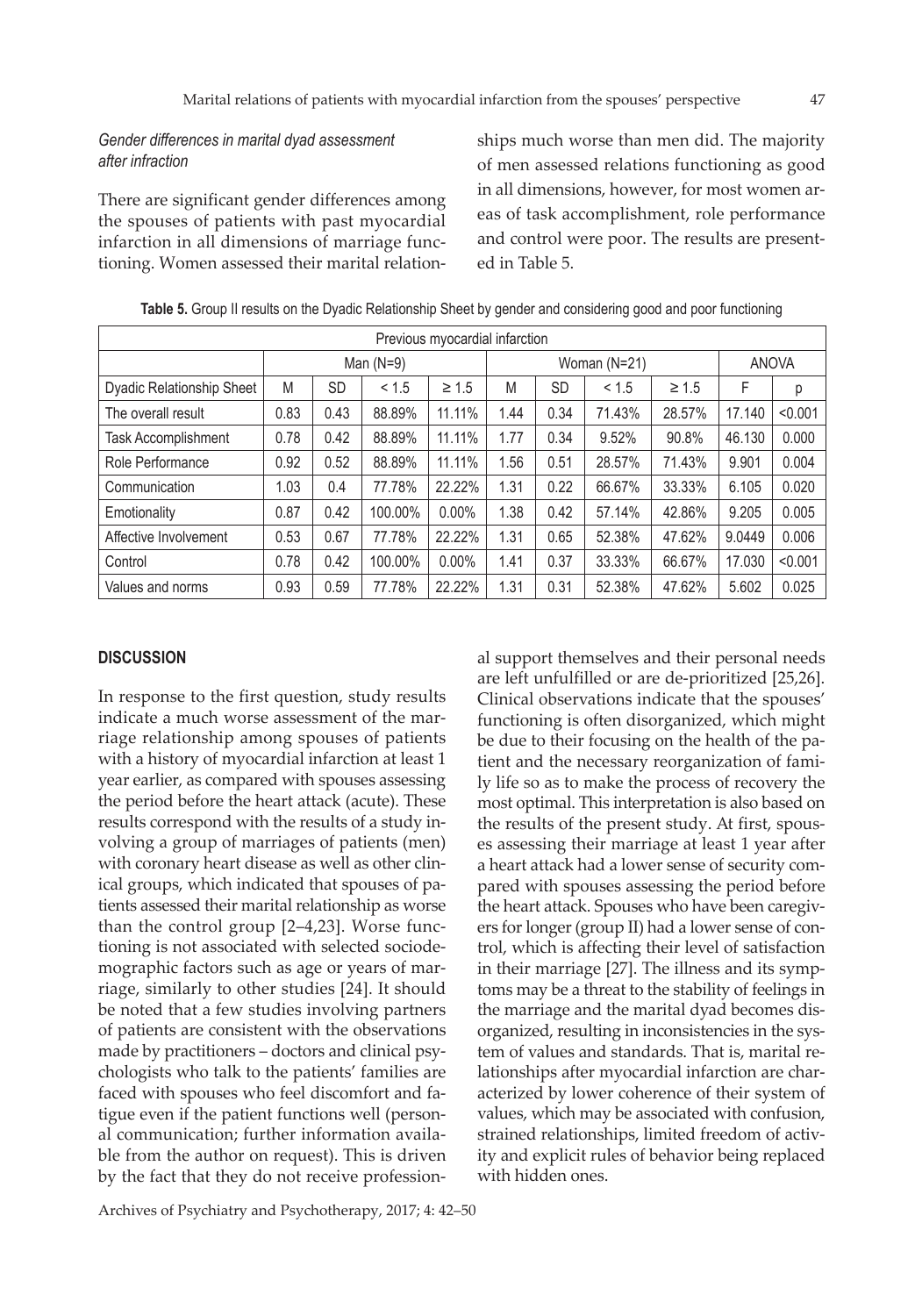In the dimension of task accomplishment the difference between the two groups has been observed only as a trend but this trend showed the same direction. This result also reveals that the patient's illness interferes with the existing functioning of the dyad in the context of daily life activities, aims and ways of coping with difficult situations, which can be a burden for both spouses [28]. The patient focuses on the recommendations of the treatment team, dealing with emotions, anxiety and sometimes depression, introducing pro-health changes in their life. What is more, according to research, patients are convinced that their family has adapted to a new situation [16], while in fact both spouses were forced to reconcile their previous roles. Lack of support can affect the functioning of the patient's spouse and can become a burden. If they do not feel they are sufficiently supported (both emotionally and practically) by the environment, their functionality can worsen and, in extreme cases, this can lead to illness [29].

In the context of the research question related to differences in the assessment of the functioning of marriage from the perspective of women and men (patient spouses), several areas should be considered. Female spouses assessed the functioning of the marital dyad as significantly worse than male spouses. This trend was the same in both groups, i.e. before and after a heart attack. Thus, from the perspective of women, marital functioning was dysfunctional regardless of the time of illness onset.

Research results indicating a worse assessment of marriage functioning by women as compared with men in the period before the illness may have various interpretations. One possible interpretation is understanding the marital situation in the context of type A personality (TAP) as a factor not only conducive to coronary disease in men but also indicating a specific way of functioning in close relationships [30]. Men with type A personality are more focused on professional objectives and tasks than on taking care of family relationships. It may thus be expected that the future patients' wives experience marital problems and are involved more than the men in the development of the family system and taking care of the relationships in it. The results obtained in the period after myocardial infarction among women from group II indicate a significantly worse functioning of the marital relationship in all dimensions. This difference in results can be explained by gender issues: women see care in the emotional dimension of family relationships, while men relate care to creating family safety [31], so the situation after a life threatening illness can be especially demanding for female spouses. Moreover, caregivers who have been focusing on a problem-oriented style for providing support cope with illness in a family member much better than those who have been using emotion-focused coping style [24]. Supporting a sick person can be associated with many changes in their personal life (fatigue, lack of sleep), emotional life (compassion for the close person, anxiety, tension, anger, which lead to burnout) and social life (limited professional career and social contacts, which leads to social isolation). But there is also joy and a sense of accomplishment. Therefore, it would seem that the psychosocial differences between men and women determine their different functioning styles as caregivers. Nevertheless, this topic is still relatively unknown and further studies are required to clarify these issues in a more precise manner.

#### **Conclusions and practical implications**

From the perspective of the spouse, functioning in the marital dyad after a heart attack is generally assessed worse than before. The reasons for this can include experiencing a life-threatening situation and an ensuing need for reorganizing the family system, among others, taking over the tasks of the patient by the healthy spouse and accepting a caregiver's role.

Male and female spouses of patients after myocardial infarction differ in the assessment of the functioning of the marital dyad. Women assessed their marital relationship as worse both before and after the heart attack in their spouse.

It is important to take into account the context of marriage in the recovery process of patients after myocardial infarction. Spouses are often left without professional support and have to adjust their previous lives and responsibilities to the requirements related to their partner's treatment. Worse functioning of marriage in the assessment of the spouse of the sick person can,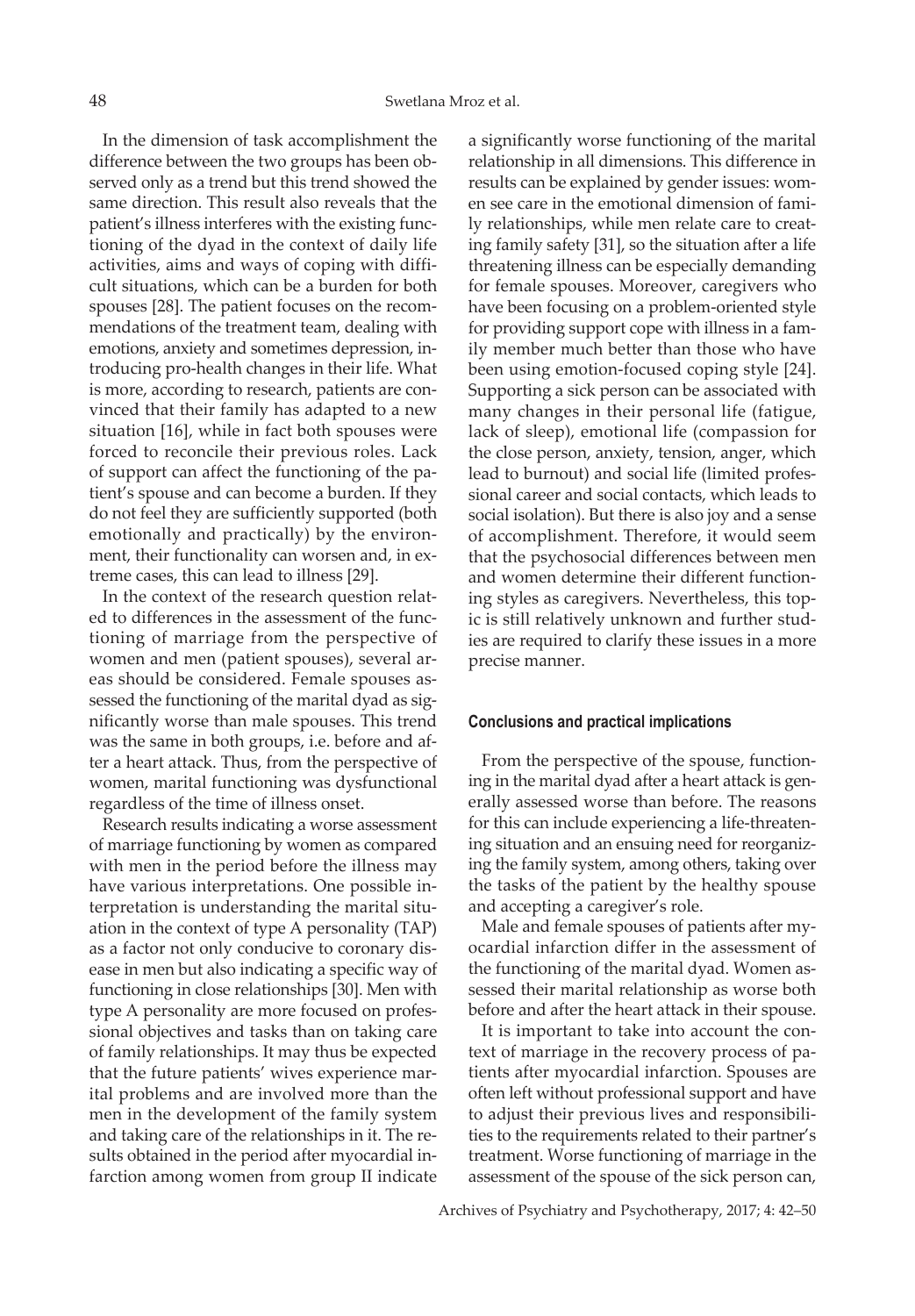in the long run, result in physical and mental exhaustion of the caregiver, and even their illness. Therefore, it seems reasonable to extend psychological support onto the spouses of patients through the application of consulting or short-term forms of couples' therapy in order to reach optimal adaptation of the family in crisis.

# **REFERENCES**

- 1. Sobczak M, Kasprzak JD, Drygas W. Psychocardiology introduction to a new scientific discipline. Kardiol Pol. 2011; 69(8): 838–843.
- 2. Namysłowska I, Woronowicz BT, Bogulas M, Beauvale A. Assessment of family relations by persons dependent on alcohol and their spouses.. Alkohol Narkom. 2004; 17(3-4):173-185
- 3. Józefik B, Iniewicz G, Namysłowska I, Ulasińska R. Assessment of family relations by the parents of patients suffering from anorexia nervosa – Part I.. Psychiatr Pol. 2002; 36(1): 51-64.
- 4. Iniewicz G, Józefik B, Namysłowska I, Ulasińska R. Assessment of family relations by the patients suffering from anorexia nervosa – part II. Psychiatr Pol. 2002; 36(1): 65-81.
- 5. Kurowska K, Białasik B. Health behaviors and coping with disease in patients Of accident and emergency ward (a&e ward).Now Lek. 2009; 78(2):113–122
- 6. Pilecka B. Emotional crisis from the perspective of somatic patients' relatives.. In: Kubacka-Jasiecka D, Ostrowski TD, editors. Psychological aspects of health, crisis and illness.. Kraków: Wyd. UJ; 2005; p.109-118.
- 7. Son H, Thomas SA, Friedmann E. Longitudinal changes in coping for spouses of post-myocardial infarction patients. West J Nurs Res. 2013; 35(8):1011-1025. doi: 10.1177/0193945913484814.
- 8. Fosbøl EL, Peterson ED, Weeke P, et al. Spousal depression, anxiety, and suicide after myocardial infarction. Eur Heart J. 2013; 34(9):649-56. doi: 10.1093/eurheartj/ehs242
- 9. Salminen-Tuomaala MH, Åstedt-Kurki P, Rekiaro M, Paavilainen E. Coping with the effects of myocardial infarction from the viewpoint of patients' spouses. J Fam Nurs. 2013; 19(2): 198-229. doi: 10.1177/1074840713483922
- 10. Son H, Friedmann E, Thomas SA. Changes in Depressive Symptoms in Spouses of Post Myocardial Infarction Patients. Asian Nurs Res. 2012; 6(4):158-165. doi: 10.1016/j. anr.2012.10.003.
- 11. Rymaszewska J, Dudek D. Psychiatric problems in cardiology and cardiac surgery. In: Psychiatric disorders in somatic diseases. Practical diagnostic and therapeutic guidelines.. Rymaszewska J, Dudek D, editors. Gdańsk: ViaMedica; 2009. p.48-53.
- 12. Moser DK, Dracup K. Role of spousal anxiety and depression inpatients' psychosocial recovery after a cardiac event. Psychosom Med. 2004; 66(4):527-532

- 13. Luttik ML, Lesman-Leegte I, Jaarsma T. Quality of life and depressive symptoms in heart failure patients and their partners: the impact of role and gender. J Card Fail. 2009; 15(7):580-585. doi: 10.1016/j.cardfail.2009.02.004.
- 14. Mahler HIM., Kulik JA. Effects of a videotape information intervention for spouses on spouse distress and patient recovery from surgery. Health Psychology. 2002; 21(5):427-437
- 15. Arefjord K, Hallaraker E, Havik OE, Maeland JG. Life after a myocardial infarction – the wives' point of view. Psychol Rep. 1998; 83(3/2):1203-1216
- 16. Mróz S. Functioning of marital relations of patients with myocardial infarction – unpublished dissertation. Kraków: Uniwersytet Jagielloński Collegium Medicum; 2014
- 17. Helgeson V. The onset of chronic illness: Its effect on the patient – spouse relationship. J Soc Clin Psychol. 1993; 12:426- 428. doi: 10.1521/jscp.1993.12.4.406
- 18. Bunzel B, Laederach-Hofmann K, Schubert MT. Patients benefit-partners suffer? The impact of heart transplantation on the partner relationship. Transpl Int. 1999; 12(1):33-41 19. Bunzel B, Wollenek G. Heart transplantation: are there psychosocial predictors for clinical success of surgery? Thorac Cardiovasc Surg. 1994; 42:103-107
- 19. Gollop ND. Can marriage mend a broken heart (and save the National Health Service)? Br J Cardiol 2016; 23:130– 131. doi:10.5837/bjc.2016.036
- 20. Beauvale A, de Barbaro B, Namysłowska I, Furgał M. Some Psychometric Attributes of the Family Assessment Questionnaires.. Psychiatr Pol. 2002; 36(1) 29–40
- 21. Namysłowska I, Paszkiewicz E, Siewierska A, et al. Family Assessment Measures by Manfred Cierpka.. Psychiatr Pol. 2002; 36(1) 17–28
- 22. Furgał M. Family functioning of patients suffering from coronary heart disease – unpublished dissertation.. Kraków: Uniwersytet Jagielloński Collegium Medicum; 2002
- 23. Borowiecka-Karpiuk J, Dudek D, Siwek M, Jaeschke R. Spousal burden in partners of patients with major depressive disorder and bipolar disorder. Psychiatr Pol. 2014; 48(4): 773–787
- 24. Dionne-Odom NJ, Hooker SA, Bekelman D, et al. Family caregiving for persons with heart failure at the intersection of heart failure and palliative care: a state-of-the-science review. Heart Fail Rev. 2017; 22(5):543-557. doi: 10.1007/ s10741-017-9597-4
- 25. Ågren S, Evangelista L, Davidson T, Strömberg A. The influence of chronic heart failure in patient-partner dyads—a comparative study addressing issues of health-related quality of life. J Cardiovasc Nurs. 2011; 26(1):65-73. doi: 10.1097/ JCN.0b013e3181ec0281.
- 26. Dracup K, Evangelista LS, Doering L, Tullman D, Moser D K, Hamilton M. Emotional well-being in spouses of patients with advanced heart failure. Heart Lung. 2004; 33(6):354-361.
- 27. Bakas T, Pressler SJ, Johnson EA, Nauser JA, Shaneyfelt T. Family caregiving in heart failure. Nurs Res. 2006; 55(3):180-188.